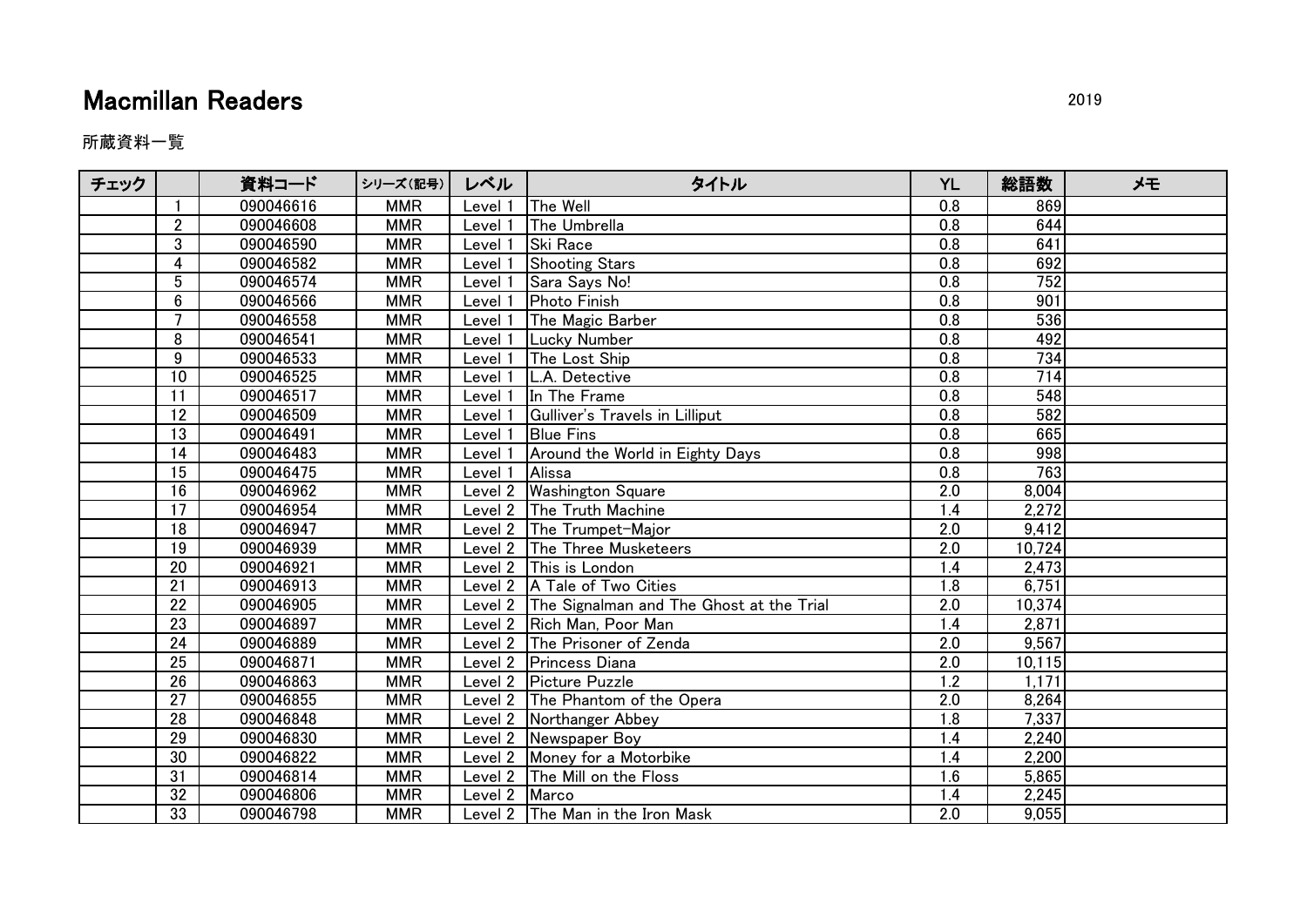| $\overline{34}$ | 090046780 | <b>MMR</b> | Level 2 Lorna Doone                                        | 2.0              | 10,453 |  |
|-----------------|-----------|------------|------------------------------------------------------------|------------------|--------|--|
| 35              | 090046772 | <b>MMR</b> | Level 2   The Long Tunnel                                  | 1.4              | 2,523  |  |
| 36              | 090046764 | <b>MMR</b> | Level 2 Little Women                                       | $\overline{1.8}$ | 7,092  |  |
| $\overline{37}$ | 090046756 | <b>MMR</b> | Level 2 The Last of the Mohicans                           | 1.8              | 6,514  |  |
| 38              | 090046749 | <b>MMR</b> | Level 2 The Last Leaf and Other Stories                    | 1.8              | 7,418  |  |
| 39              | 090046731 | <b>MMR</b> | Level 2   L.A. Raid                                        | 1.4              | 2,985  |  |
| 40              | 090046723 | <b>MMR</b> | Level 2 Jane Eyre                                          | 2.0              | 8,690  |  |
| $\overline{41}$ | 090046715 | <b>MMR</b> | Level 2 The House on the Hill                              | 1.4              | 3,053  |  |
| 42              | 090046707 | <b>MMR</b> | Level 2 The House in the Picture and Abbot Thomas' Treasur | $\overline{2.0}$ | 8,828  |  |
| 43              | 090046699 | <b>MMR</b> | Level 2 Hawk-eye, the Pathfinder                           | 2.0              | 9,237  |  |
| 44              | 090046681 | <b>MMR</b> | Level 2 Good Wives                                         | 2.0              | 8,934  |  |
| 45              | 090046673 | <b>MMR</b> | Level 2 Dangerous Journey                                  | 1.4              | 2,300  |  |
| 46              | 090046665 | <b>MMR</b> | Level 2   The Black Tulip                                  | $\overline{2.0}$ | 8,653  |  |
| $\overline{47}$ | 090046657 | <b>MMR</b> | Level 2 Billy Budd                                         | $\overline{1.8}$ | 7,424  |  |
| 48              | 090046640 | <b>MMR</b> | Level 2 Anna and the Fighter                               | 1.4              | 2,406  |  |
| 49              | 090046632 | <b>MMR</b> | Level 2 The Adventures of Tom Sawyer                       | 1.8              | 7,681  |  |
| 50              | 090046624 | <b>MMR</b> | Level 2 The Adventures of Hackleberry Finn                 | 2.0              | 8,621  |  |
| $\overline{51}$ | 090047283 | <b>MMR</b> | Level 3 The Woman in Black                                 | 3.0              | 11,226 |  |
| 52              | 090047275 | <b>MMR</b> | Level 3 White Fang                                         | 3.0              | 12,656 |  |
| 53              | 090047267 | <b>MMR</b> | Level 3 Viking Tales                                       | 3.0              | 11,500 |  |
| 54              | 090047259 | <b>MMR</b> | Level 3 Treasure Island                                    | $\overline{3.0}$ | 9,863  |  |
| 55              | 090047242 | <b>MMR</b> | Level 3 Tales of Ten Worlds                                | $\overline{2.8}$ | 8,364  |  |
| 56              | 090047234 | <b>MMR</b> | Level 3 Tales of Horror                                    | 2.8              | 10,747 |  |
| 57              | 090047226 | <b>MMR</b> | Level 3 The Stranger                                       | 2.8              | 7,195  |  |
| 58              | 090047218 | <b>MMR</b> | Level 3 Silver Blaze and Other Stories                     | 2.8              | 10,318 |  |
| 59              | 090047200 | <b>MMR</b> | Level 3 Seven Stories of Mystery and Horror                | 2.8              | 15,337 |  |
| 60              | 090047192 | <b>MMR</b> | Level 3 Room 13 and Other Ghost Stories                    | $\overline{2.8}$ | 13,222 |  |
| 61              | 090047184 | <b>MMR</b> | Level 3 The Quest                                          | 2.8              | 9,452  |  |
| 62              | 090047176 | <b>MMR</b> | Level 3 The Promise                                        | 2.8              | 10,176 |  |
| 63              | 090047150 | <b>MMR</b> | Level 3 The Princess Diaries 1                             | $\overline{2.8}$ | 12,444 |  |
| 64              | 090047168 | <b>MMR</b> | Level 3 The Princess Diaries 2                             | 2.8              | 11,355 |  |
| 65              | 090047143 | <b>MMR</b> | Level 3 The Prince and the Pauper                          | 2.8              | 11,537 |  |
| 66              | 090047135 | <b>MMR</b> | Level 3 The Picture of Dorian Gray                         | 3.0              | 10,956 |  |
| 67              | 090047127 | <b>MMR</b> | Level 3 The Phantom Airman                                 | 2.8              | 11,444 |  |
| 68              | 090047119 | <b>MMR</b> | Level 3 The Mark of Zorro                                  | 2.8              | 12,144 |  |
| 69              | 090047101 | <b>MMR</b> | Level 3 Love by Design                                     | 2.8              | 9,410  |  |
| 70              | 090047093 | <b>MMR</b> | Level 3 The Lost World                                     | 2.8              | 11,955 |  |
| $\overline{71}$ | 090047085 | <b>MMR</b> | Level 3 The Legends of Sleepy Hollow and Rip Van Winkle    | 2.8              | 11,802 |  |
| $\overline{72}$ | 090047077 | <b>MMR</b> | Level 3   L.A. Winners                                     | $\overline{2.8}$ | 12,419 |  |